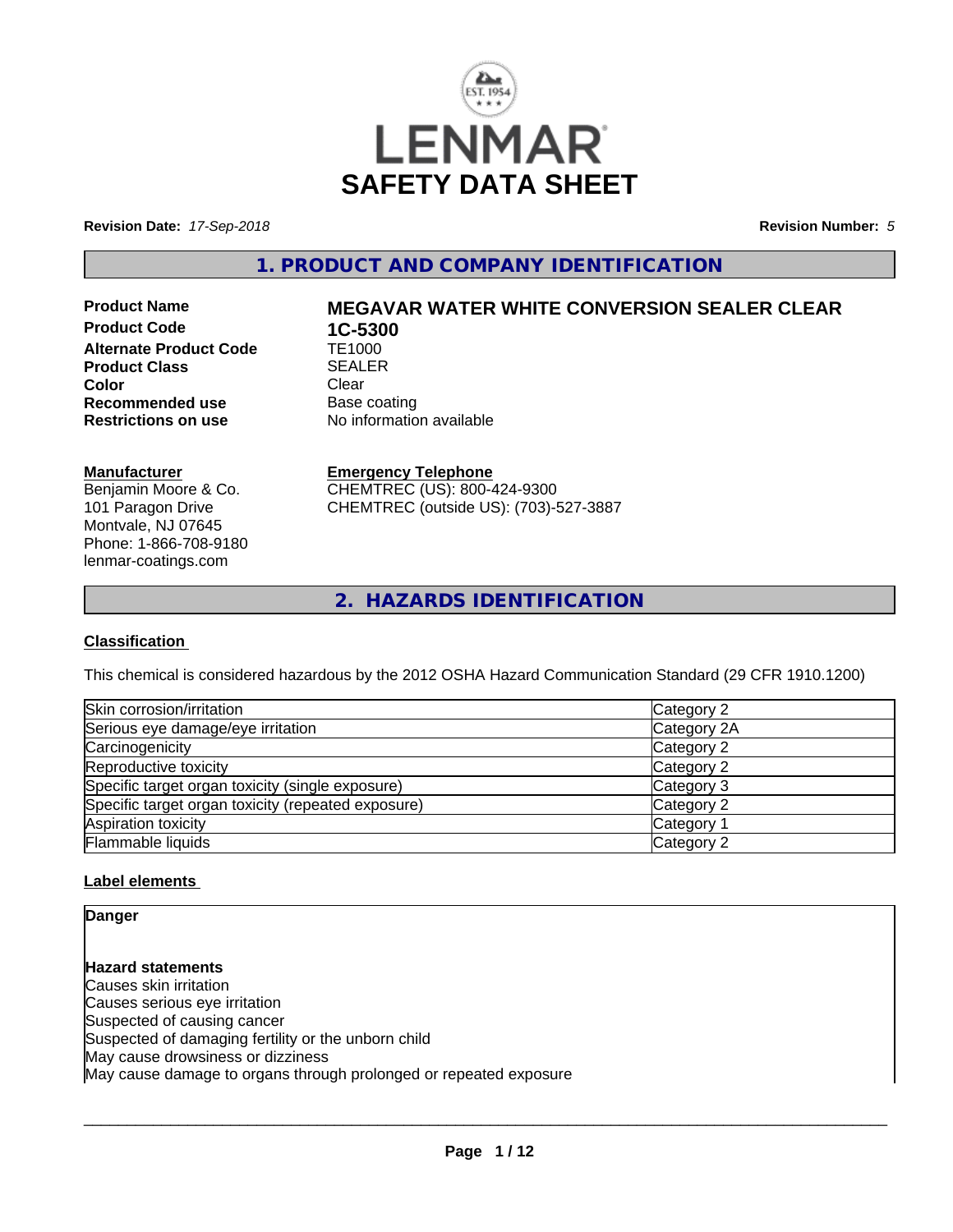May be fatal if swallowed and enters airways Highly flammable liquid and vapor **Appearance** liquid **Odor** solvent

### **Precautionary Statements - Prevention**

Obtain special instructions before use Do not handle until all safety precautions have been read and understood Use personal protective equipment as required Wash face, hands and any exposed skin thoroughly after handling Wear eye/face protection Do not breathe dust/fume/gas/mist/vapors/spray Use only outdoors or in a well-ventilated area Keep away from heat, hot surfaces, sparks, open flames and other ignition sources. No smoking Keep container tightly closed Ground/bond container and receiving equipment Use explosion-proof electrical/ventilating/lighting/equipment Use only non-sparking tools Take precautionary measures against static discharge Keep cool

### **Precautionary Statements - Response**

IF exposed or concerned: Get medical advice/attention

#### **Eyes**

IF IN EYES: Rinse cautiously with water for several minutes. Remove contact lenses, if present and easy to do. Continue rinsing

\_\_\_\_\_\_\_\_\_\_\_\_\_\_\_\_\_\_\_\_\_\_\_\_\_\_\_\_\_\_\_\_\_\_\_\_\_\_\_\_\_\_\_\_\_\_\_\_\_\_\_\_\_\_\_\_\_\_\_\_\_\_\_\_\_\_\_\_\_\_\_\_\_\_\_\_\_\_\_\_\_\_\_\_\_\_\_\_\_\_\_\_\_

If eye irritation persists: Get medical advice/attention

**Skin**

If skin irritation occurs: Get medical advice/attention IF ON SKIN (or hair): Remove/Take off immediately all contaminated clothing. Rinse skin with water/shower Wash contaminated clothing before reuse

#### **Inhalation**

IF INHALED: Remove victim to fresh air and keep at rest in a position comfortable for breathing **Ingestion**

IF SWALLOWED: Immediately call a POISON CENTER or doctor/physician

Do NOT induce vomiting

#### **Fire**

In case of fire: Use CO2, dry chemical, or foam for extinction

#### **Precautionary Statements - Storage**

Store locked up Store in a well-ventilated place. Keep container tightly closed

#### **Precautionary Statements - Disposal**

Dispose of contents/container to an approved waste disposal plant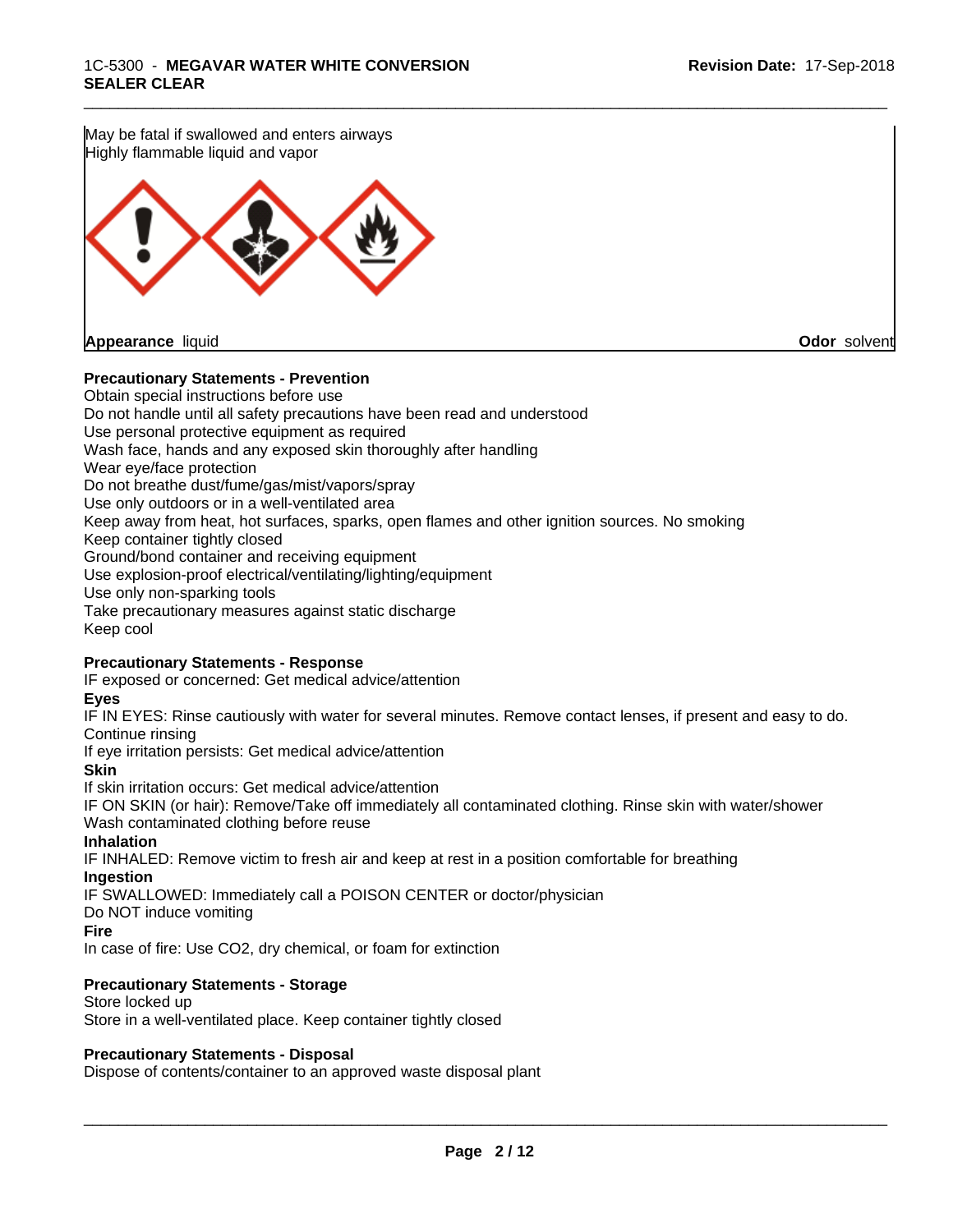### **Hazards not otherwise classified (HNOC)**

Not applicable

#### **Other information**

No information available

## **Other hazards**

 **IMPORTANT:** Designed to be mixed with other components. Mixture will have hazards of all components. Before opening packages, read all warning labels. Follow all precautions.

\_\_\_\_\_\_\_\_\_\_\_\_\_\_\_\_\_\_\_\_\_\_\_\_\_\_\_\_\_\_\_\_\_\_\_\_\_\_\_\_\_\_\_\_\_\_\_\_\_\_\_\_\_\_\_\_\_\_\_\_\_\_\_\_\_\_\_\_\_\_\_\_\_\_\_\_\_\_\_\_\_\_\_\_\_\_\_\_\_\_\_\_\_

# **3. COMPOSITION INFORMATION ON COMPONENTS**

| <b>Chemical name</b> | CAS No.        | Weight-% |
|----------------------|----------------|----------|
| n-Butyl acetate      | 123-86-4       | 20       |
| Ethanol              | 64-17-5        | 15       |
| Toluene              | 108-88-3       | 15       |
| Acetone              | 67-64-1        | 10       |
| VM&P naphtha         | 64742-89-8     |          |
| Isopropyl alcohol    | 67-63-0        |          |
| cellulose, nitrate   | 9004-70-0      |          |
| Octane               | 111-65-9       | 0.5      |
| Heptane              | 142-82-5       | 0.5      |
| Ethyl benzene        | $100 - 41 - 4$ | 0.5      |

# **4. FIRST AID MEASURES**

### **Description of first aid measures**

| <b>General Advice</b>                            | If symptoms persist, call a physician. Show this safety data sheet to the doctor in<br>attendance.                                                                                                                      |
|--------------------------------------------------|-------------------------------------------------------------------------------------------------------------------------------------------------------------------------------------------------------------------------|
| <b>Eye Contact</b>                               | Immediately flush with plenty of water. After initial flushing, remove any contact<br>lenses and continue flushing for at least 15 minutes. Keep eye wide open while<br>rinsing. If symptoms persist, call a physician. |
| <b>Skin Contact</b>                              | Wash off immediately with soap and plenty of water removing all contaminated<br>clothes and shoes. If skin irritation persists, call a physician.                                                                       |
| <b>Inhalation</b>                                | Move to fresh air. If symptoms persist, call a physician.<br>If not breathing, give artificial respiration. Call a physician immediately.                                                                               |
| Ingestion                                        | Clean mouth with water and afterwards drink plenty of water. Do not induce<br>vomiting without medical advice. Never give anything by mouth to an unconscious<br>person. Consult a physician.                           |
| <b>Protection Of First-Aiders</b>                | Use personal protective equipment.                                                                                                                                                                                      |
| <b>Most Important</b><br><b>Symptoms/Effects</b> | No information available.                                                                                                                                                                                               |
| <b>Notes To Physician</b>                        | Treat symptomatically.                                                                                                                                                                                                  |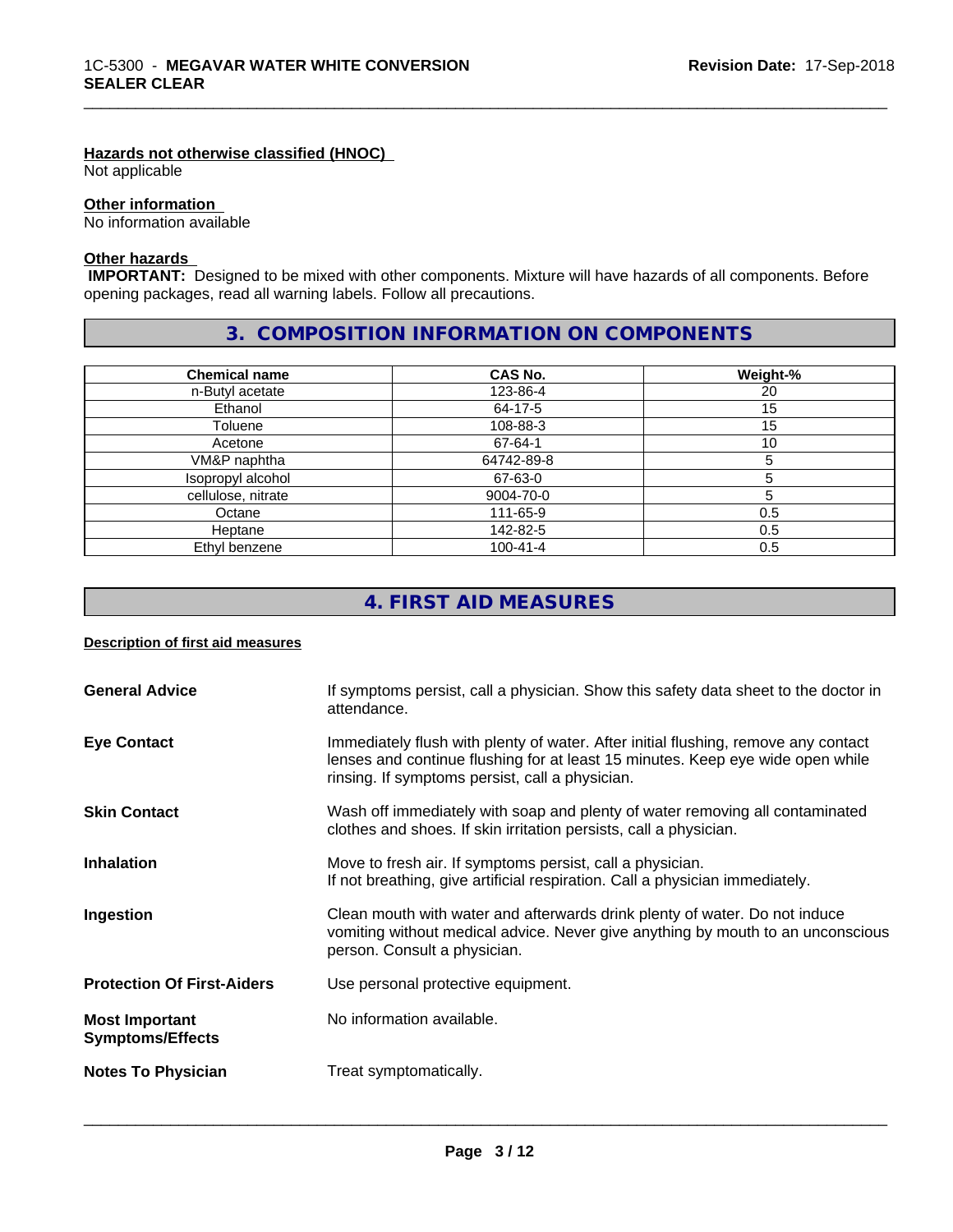# **5. FIRE-FIGHTING MEASURES**

\_\_\_\_\_\_\_\_\_\_\_\_\_\_\_\_\_\_\_\_\_\_\_\_\_\_\_\_\_\_\_\_\_\_\_\_\_\_\_\_\_\_\_\_\_\_\_\_\_\_\_\_\_\_\_\_\_\_\_\_\_\_\_\_\_\_\_\_\_\_\_\_\_\_\_\_\_\_\_\_\_\_\_\_\_\_\_\_\_\_\_\_\_

| <b>Flammable Properties</b>                                                      |                        |                                                                                                                                                                                                                                                                                                | Vapors may travel considerable distance to a source of<br>ignition and flash back. Vapors may cause flash fire. |  |
|----------------------------------------------------------------------------------|------------------------|------------------------------------------------------------------------------------------------------------------------------------------------------------------------------------------------------------------------------------------------------------------------------------------------|-----------------------------------------------------------------------------------------------------------------|--|
| <b>Suitable Extinguishing Media</b>                                              |                        | surrounding environment.                                                                                                                                                                                                                                                                       | Foam, dry powder or water. Use extinguishing measures<br>that are appropriate to local circumstances and the    |  |
| <b>Protective Equipment And Precautions For</b><br><b>Firefighters</b>           |                        | and full protective gear.                                                                                                                                                                                                                                                                      | As in any fire, wear self-contained breathing apparatus<br>pressure-demand, MSHA/NIOSH (approved or equivalent) |  |
| <b>Hazardous combustion products</b>                                             |                        | which may be toxic and/or irritating.                                                                                                                                                                                                                                                          | Burning may result in carbon dioxide, carbon monoxide<br>and other combustion products of varying composition   |  |
| <b>Specific Hazards Arising From The Chemical</b>                                |                        | Flammable. Flash back possible over considerable<br>distance. Keep product and empty container away from<br>heat and sources of ignition. Closed containers may<br>rupture if exposed to fire or extreme heat. Thermal<br>decomposition can lead to release of irritating gases and<br>vapors. |                                                                                                                 |  |
| <b>Sensitivity To Mechanical Impact</b>                                          |                        | No                                                                                                                                                                                                                                                                                             |                                                                                                                 |  |
| <b>Sensitivity To Static Discharge</b>                                           |                        | Yes                                                                                                                                                                                                                                                                                            |                                                                                                                 |  |
| <b>Flash Point Data</b><br>Flash Point (°F)<br>Flash Point (°C)<br><b>Method</b> |                        | 50.0<br>10.0<br><b>PMCC</b>                                                                                                                                                                                                                                                                    |                                                                                                                 |  |
| <b>Flammability Limits In Air</b>                                                |                        |                                                                                                                                                                                                                                                                                                |                                                                                                                 |  |
| Lower flammability limit:<br><b>Upper flammability limit:</b>                    |                        | Not available<br>Not available                                                                                                                                                                                                                                                                 |                                                                                                                 |  |
| Health: 2<br><b>NFPA</b>                                                         | <b>Flammability: 3</b> | Instability: 1                                                                                                                                                                                                                                                                                 | <b>Special: Not Applicable</b>                                                                                  |  |
| <b>NFPA Legend</b>                                                               |                        |                                                                                                                                                                                                                                                                                                |                                                                                                                 |  |

- 0 Not Hazardous
- 1 Slightly
- 2 Moderate
- 3 High
- 4 Severe

*The ratings assigned are only suggested ratings, the contractor/employer has ultimate responsibilities for NFPA ratings where this system is used.*

*Additional information regarding the NFPA rating system is available from the National Fire Protection Agency (NFPA) at www.nfpa.org.*

# **6. ACCIDENTAL RELEASE MEASURES**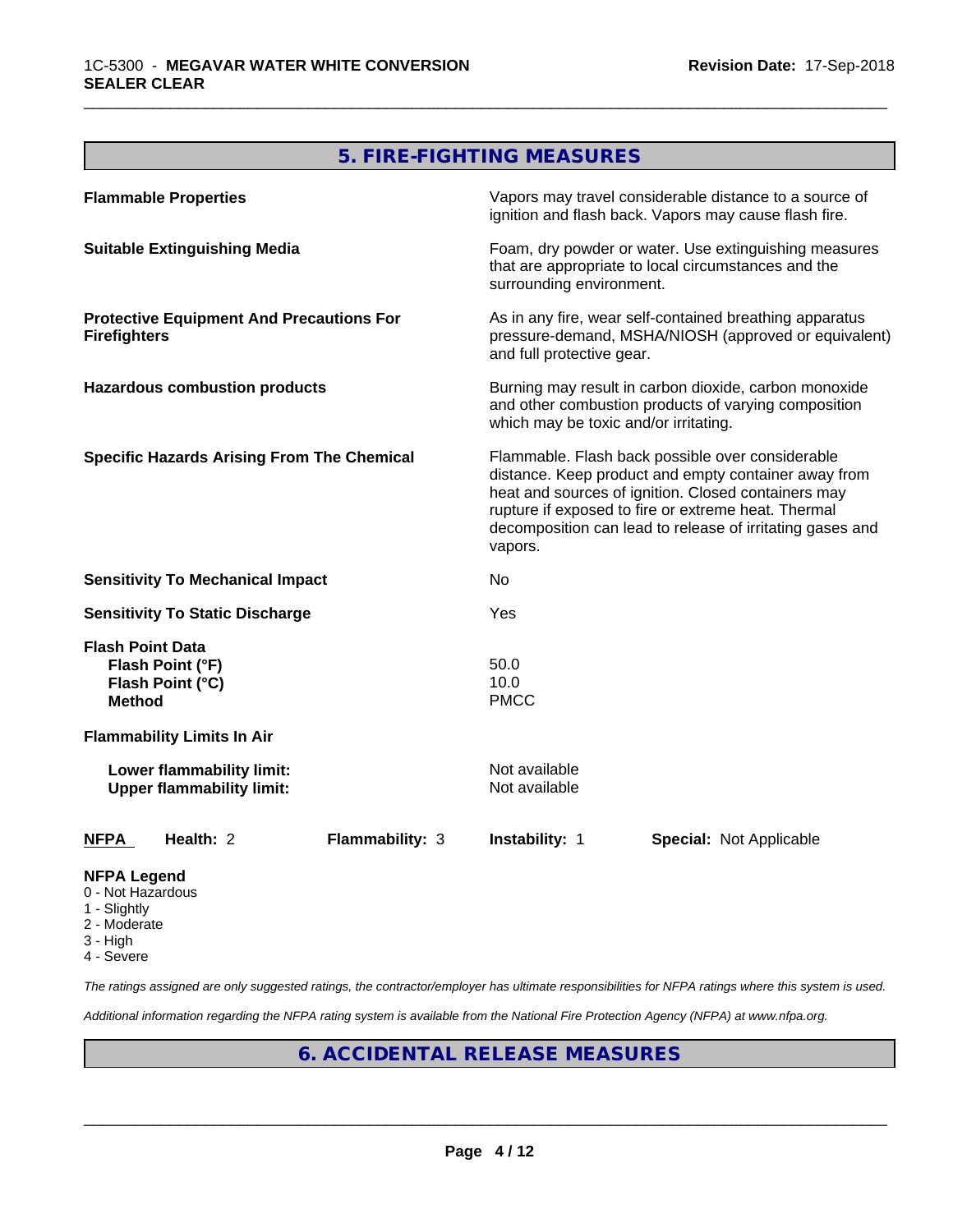| <b>Personal Precautions</b>                                                                                                                                                                                                                     | Remove all sources of ignition. Take precautions to prevent flashback. Ground<br>and bond all containers and handling equipment. Take precautionary measures<br>against static discharges. Ensure adequate ventilation. Avoid contact with skin,<br>eyes and clothing. Use personal protective equipment.                                                                                                                                      |
|-------------------------------------------------------------------------------------------------------------------------------------------------------------------------------------------------------------------------------------------------|------------------------------------------------------------------------------------------------------------------------------------------------------------------------------------------------------------------------------------------------------------------------------------------------------------------------------------------------------------------------------------------------------------------------------------------------|
| <b>Other Information</b>                                                                                                                                                                                                                        | Prevent further leakage or spillage if safe to do so. Do not allow material to<br>contaminate ground water system. Prevent product from entering drains. Do not<br>flush into surface water or sanitary sewer system. Local authorities should be<br>advised if significant spillages cannot be contained.                                                                                                                                     |
| <b>Environmental precautions</b>                                                                                                                                                                                                                | See Section 12 for additional Ecological Information.                                                                                                                                                                                                                                                                                                                                                                                          |
| Dam up. Soak up with inert absorbent material. Use a non-sparking or explosion<br><b>Methods for Cleaning Up</b><br>proof means to transfer material to a sealed, appropriate container for disposal.<br>Clean contaminated surface thoroughly. |                                                                                                                                                                                                                                                                                                                                                                                                                                                |
|                                                                                                                                                                                                                                                 | 7. HANDLING AND STORAGE                                                                                                                                                                                                                                                                                                                                                                                                                        |
| <b>Handling</b>                                                                                                                                                                                                                                 | Avoid contact with skin, eyes and clothing. Wear personal protective equipment.<br>Do not breathe vapors or spray mist. Use only in ventilated areas. Prevent vapor<br>build-up by providing adequate ventilation during and after use.                                                                                                                                                                                                        |
|                                                                                                                                                                                                                                                 | Take precautionary measures against static discharges. To avoid ignition of<br>vapors by static electricity discharge, all metal parts of the equipment must be<br>grounded. Keep away from heat, sparks and flame. Do not smoke. Extinguish all<br>flames and pilot lights, and turn off stoves, heaters, electric motors and other<br>sources of ignition during use and until all vapors are gone. Ignition and/or flash<br>back may occur. |
| <b>Storage</b>                                                                                                                                                                                                                                  | Keep containers tightly closed in a dry, cool and well-ventilated place. Keep away<br>from heat. Keep away from open flames, hot surfaces and sources of ignition.<br>Keep in properly labeled containers. Keep out of the reach of children.                                                                                                                                                                                                  |
| <b>Incompatible Materials</b>                                                                                                                                                                                                                   | Incompatible with strong acids and bases and strong oxidizing agents.                                                                                                                                                                                                                                                                                                                                                                          |
|                                                                                                                                                                                                                                                 | Technical measures/Precautions Ensure adequate ventilation. Use only where airflow will keep vapors from building<br>up in or near the work area in adjoining rooms. Comply with all national, state, and<br>local codes pertaining to the storage, handling, dispensing and disposal of<br>flammable liquids.                                                                                                                                 |
|                                                                                                                                                                                                                                                 | Dissipate static electricity during transfer by grounding and bonding containers<br>and equipment before transferring material. All equipment should be non-sparking<br>and explosion proof. Use explosion proof electrical equipment for ventilation,<br>lighting and material handling.                                                                                                                                                      |

\_\_\_\_\_\_\_\_\_\_\_\_\_\_\_\_\_\_\_\_\_\_\_\_\_\_\_\_\_\_\_\_\_\_\_\_\_\_\_\_\_\_\_\_\_\_\_\_\_\_\_\_\_\_\_\_\_\_\_\_\_\_\_\_\_\_\_\_\_\_\_\_\_\_\_\_\_\_\_\_\_\_\_\_\_\_\_\_\_\_\_\_\_

# **8. EXPOSURE CONTROLS/PERSONAL PROTECTION**

# **Exposure Limits**

| <b>Chemical name</b> | <b>ACGIH TLV</b>  | <b>OSHA PEL</b>              |
|----------------------|-------------------|------------------------------|
| n-Butyl acetate      | 150 ppm - TWA     | 150 ppm - TWA                |
|                      | 200 ppm - STEL    | 710 mg/m <sup>3</sup> - TWA  |
| Ethanol              | 1000 ppm - $STEL$ | 1000 ppm - TWA               |
|                      |                   | 1900 mg/m <sup>3</sup> - TWA |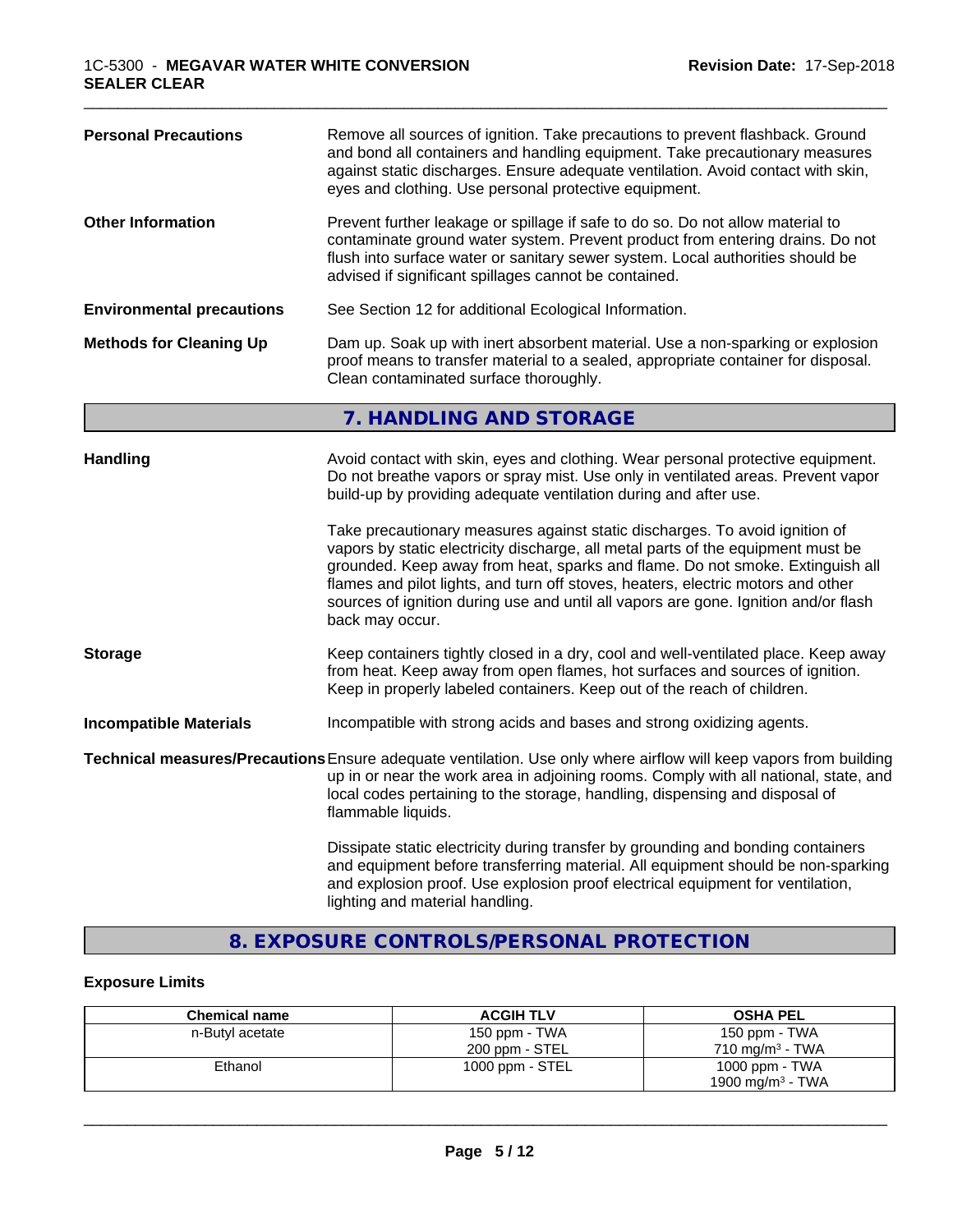#### 1C-5300 - **MEGAVAR WATER WHITE CONVERSION SEALER CLEAR**

| Toluene           | 20 ppm - TWA   | 200 ppm - TWA                |
|-------------------|----------------|------------------------------|
|                   |                | 300 ppm - Ceiling            |
| Acetone           | 250 ppm - TWA  | 1000 ppm - TWA               |
|                   | 500 ppm - STEL | 2400 mg/m <sup>3</sup> - TWA |
| Isopropyl alcohol | 200 ppm - TWA  | 400 ppm - TWA                |
|                   | 400 ppm - STEL | 980 mg/m $3$ - TWA           |
| Octane            | 300 ppm - TWA  | 500 ppm - TWA                |
|                   |                | 2350 mg/m <sup>3</sup> - TWA |
| Heptane           | 400 ppm - TWA  | 500 ppm - TWA                |
|                   | 500 ppm - STEL | 2000 mg/m <sup>3</sup> - TWA |
| Ethyl benzene     | 20 ppm - TWA   | 100 ppm - $TWA$              |
|                   |                | 435 mg/m <sup>3</sup> - TWA  |

\_\_\_\_\_\_\_\_\_\_\_\_\_\_\_\_\_\_\_\_\_\_\_\_\_\_\_\_\_\_\_\_\_\_\_\_\_\_\_\_\_\_\_\_\_\_\_\_\_\_\_\_\_\_\_\_\_\_\_\_\_\_\_\_\_\_\_\_\_\_\_\_\_\_\_\_\_\_\_\_\_\_\_\_\_\_\_\_\_\_\_\_\_

#### **Legend**

ACGIH - American Conference of Governmental Industrial Hygienists Exposure Limits OSHA - Occupational Safety & Health Administration Exposure Limits N/E - Not Established

# **Appropriate engineering controls Engineering Measures** Ensure adequate ventilation, especially in confined areas. **Personal Protective Equipment**<br> **Eye/Face Protection** Safety glasses with side-shields. If splashes are likely to occur, wear:. Tightly fitting safety goggles. **Skin Protection** Long sleeved clothing. Protective gloves. **Respiratory Protection** Use only with adequate ventilation. In operations where exposure limits are exceeded, use a NIOSH approved respirator that has been selected by a technically qualified person for the specific work conditions. When spraying the product or applying in confined areas, wear a NIOSH approved respirator specified for paint spray or organic vapors. **Hygiene Measures** Avoid contact with skin, eyes and clothing. Remove and wash contaminated clothing before re-use. Wash thoroughly after handling.

# **9. PHYSICAL AND CHEMICAL PROPERTIES**

| Appearance                  | liquid                   |
|-----------------------------|--------------------------|
| Odor                        | solvent                  |
| <b>Odor Threshold</b>       | No information available |
| Density (Ibs/gal)           | $7.5 - 7.9$              |
| <b>Specific Gravity</b>     | $0.91 - 0.95$            |
| рH                          | No information available |
| <b>Viscosity (cps)</b>      | No information available |
| Solubility(ies)             | No information available |
| <b>Water solubility</b>     | No information available |
| <b>Evaporation Rate</b>     | No information available |
| Vapor pressure @20 °C (kPa) | No information available |
| Vapor density               | No information available |
| Wt. % Solids                | $35 - 45$                |
| Vol. % Solids               | $25 - 35$                |
| Wt. % Volatiles             | $55 - 65$                |
| Vol. % Volatiles            | $65 - 75$                |
| VOC Regulatory Limit (g/L)  | <680                     |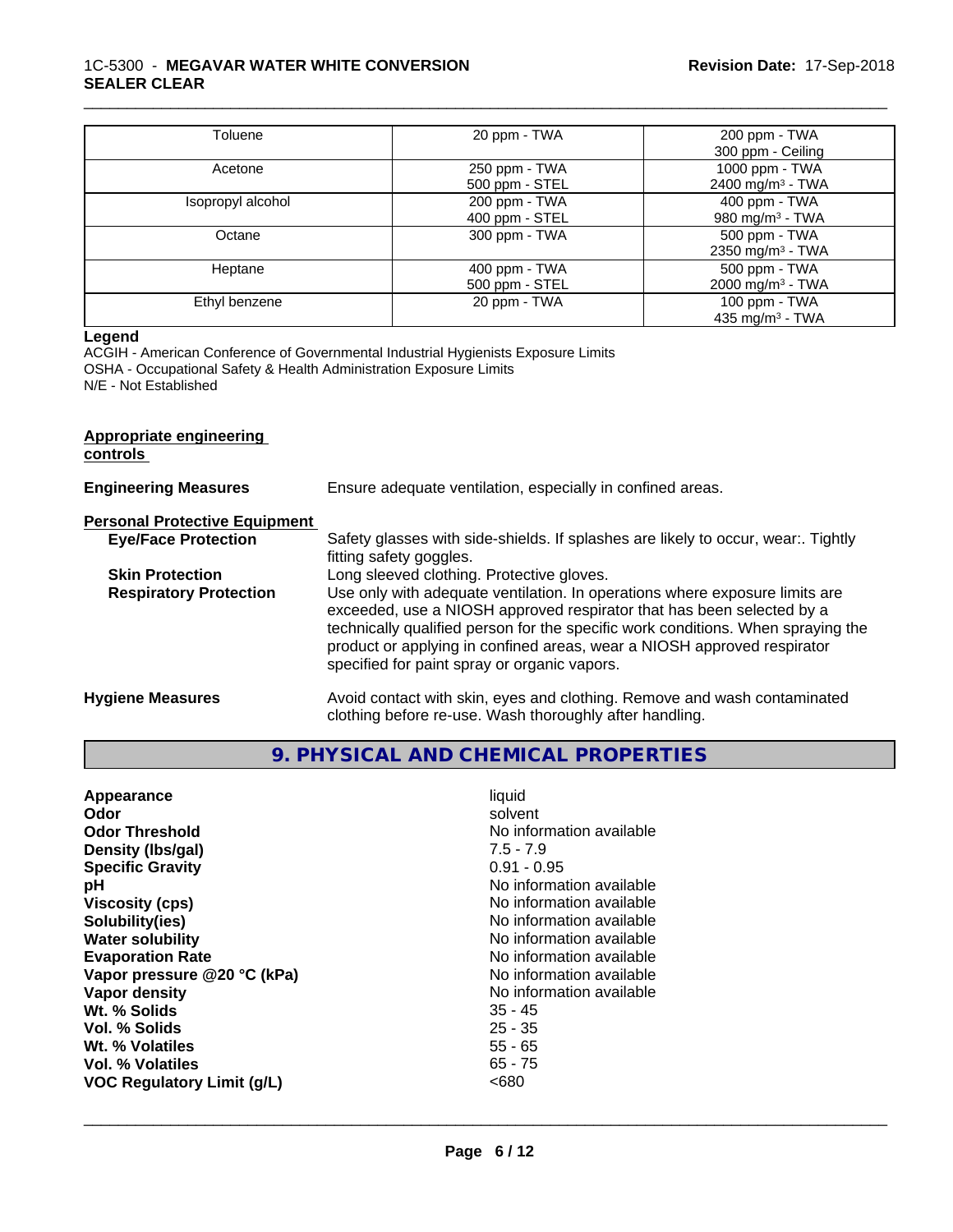| 136                      |
|--------------------------|
| 58                       |
| No information available |
| No information available |
| 50.0                     |
| 10.0                     |
| <b>PMCC</b>              |
| Not applicable           |
| No information available |
| No information available |
| No information available |
| No information available |
| No information available |
| No information available |
| No information available |
|                          |

\_\_\_\_\_\_\_\_\_\_\_\_\_\_\_\_\_\_\_\_\_\_\_\_\_\_\_\_\_\_\_\_\_\_\_\_\_\_\_\_\_\_\_\_\_\_\_\_\_\_\_\_\_\_\_\_\_\_\_\_\_\_\_\_\_\_\_\_\_\_\_\_\_\_\_\_\_\_\_\_\_\_\_\_\_\_\_\_\_\_\_\_\_

**10. STABILITY AND REACTIVITY**

**Reactivity No data available No data available Chemical Stability Stability** Stable under normal conditions. Hazardous polymerisation does not occur. **Conditions to avoid Conditions to avoid Conditions keep** away from open flames, hot surfaces, static electricity and sources of ignition. Sparks. Elevated temperature. **Incompatible Materials Incompatible with strong acids and bases and strong** oxidizing agents. **Hazardous Decomposition Products** Thermal decomposition can lead to release of irritating gases and vapors. **Possibility of hazardous reactions** None under normal conditions of use.

**11. TOXICOLOGICAL INFORMATION**

| <b>Product Information</b>                                                   |                                                                                                                                                                                                               |  |
|------------------------------------------------------------------------------|---------------------------------------------------------------------------------------------------------------------------------------------------------------------------------------------------------------|--|
| Information on likely routes of exposure                                     |                                                                                                                                                                                                               |  |
| <b>Principal Routes of Exposure</b>                                          | Eye contact, skin contact and inhalation.                                                                                                                                                                     |  |
| <b>Acute Toxicity</b>                                                        |                                                                                                                                                                                                               |  |
| <b>Product Information</b>                                                   | Repeated or prolonged exposure to organic solvents may lead to permanent brain<br>and nervous system damage. Intentional misuse by deliberately concentrating and<br>inhaling vapors may be harmful or fatal. |  |
| Symptoms related to the physical, chemical and toxicological characteristics |                                                                                                                                                                                                               |  |
| <b>Symptoms</b>                                                              | No information available                                                                                                                                                                                      |  |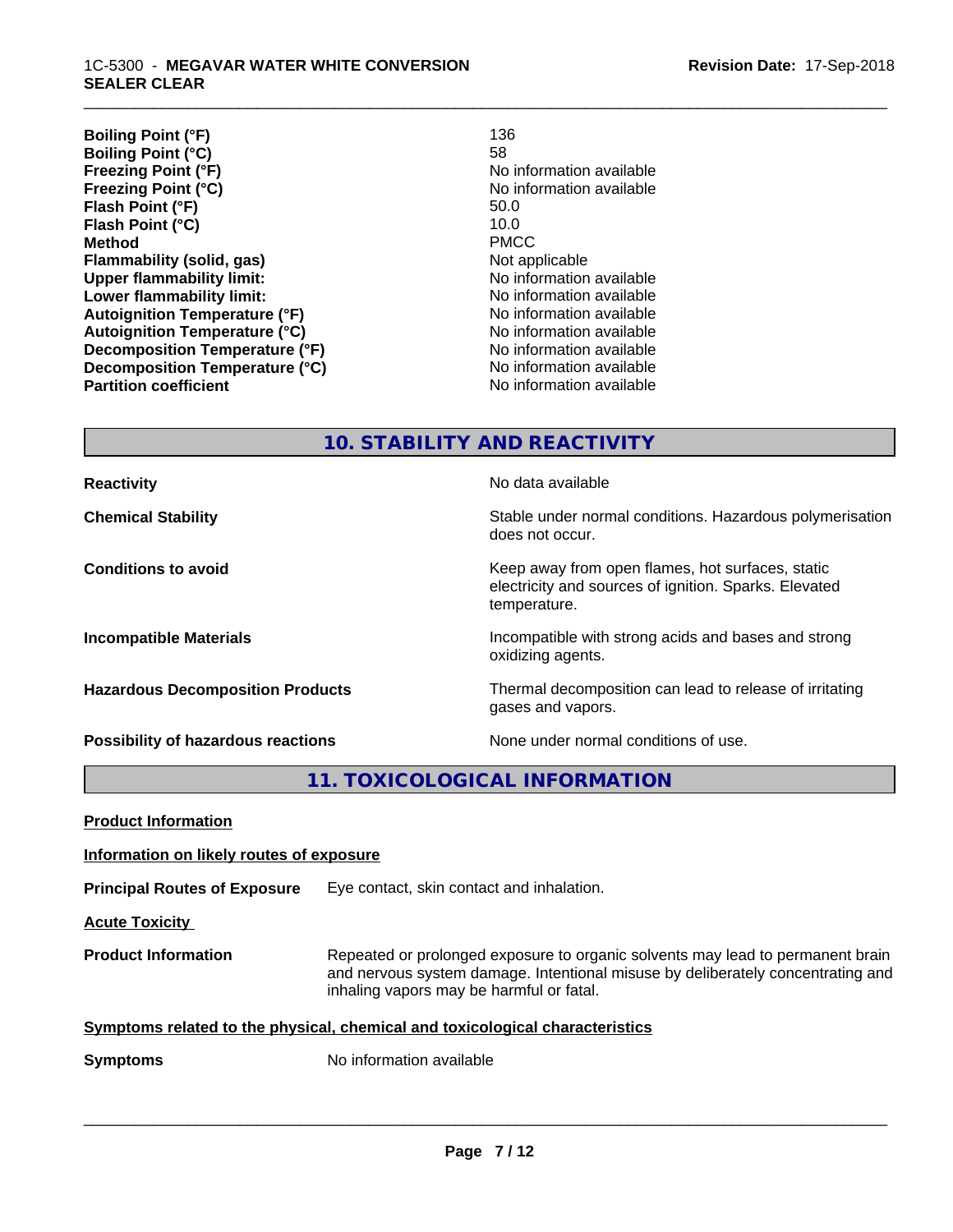| Eye contact<br><b>Skin contact</b> | Contact with eyes may cause irritation.<br>May cause skin irritation and/or dermatitis. Prolonged skin contact may defat the                                                                                                                                  |
|------------------------------------|---------------------------------------------------------------------------------------------------------------------------------------------------------------------------------------------------------------------------------------------------------------|
|                                    | skin and produce dermatitis.                                                                                                                                                                                                                                  |
| Ingestion                          | Harmful if swallowed. Ingestion may cause irritation to mucous membranes. Small<br>amounts of this product aspirated into the respiratory system during ingestion or<br>vomiting may cause mild to severe pulmonary injury, possibly progressing to<br>death. |
| <b>Inhalation</b>                  | Harmful by inhalation. High vapor / aerosol concentrations are irritating to the<br>eyes, nose, throat and lungs and may cause headaches, dizziness, drowsiness,<br>unconsciousness, and other central nervous system effects.                                |
| <b>Sensitization</b>               | No information available                                                                                                                                                                                                                                      |
| <b>Neurological Effects</b>        | No information available.                                                                                                                                                                                                                                     |
| <b>Mutagenic Effects</b>           | No information available.                                                                                                                                                                                                                                     |
| <b>Reproductive Effects</b>        | Possible risk of impaired fertility. Possible risk of harm to the unborn child.                                                                                                                                                                               |
| <b>Developmental Effects</b>       | No information available.                                                                                                                                                                                                                                     |
| <b>Target organ effects</b>        | No information available.                                                                                                                                                                                                                                     |
| <b>STOT - repeated exposure</b>    | Causes damage to organs through prolonged or repeated exposure if inhaled.<br>May cause disorder and damage to the. liver. kidney. spleen. blood. Central<br>nervous system.                                                                                  |
| <b>STOT - single exposure</b>      | May cause disorder and damage to the. Respiratory system. Central nervous<br>system.                                                                                                                                                                          |
| Other adverse effects              | No information available.                                                                                                                                                                                                                                     |
| <b>Aspiration Hazard</b>           | May be harmful if swallowed and enters airways. Small amounts of this product<br>aspirated into the respiratory system during ingestion or vomiting may cause mild<br>to severe pulmonary injury, possibly progressing to death.                              |

#### **Delayed and immediate effects as well as chronic effects from short and long-term exposure**

#### **Numerical measures of toxicity**

#### **The following values are calculated based on chapter 3.1 of the GHS document**

| ATEmix (oral)                        | 8692 mg/ka        |
|--------------------------------------|-------------------|
| <b>ATEmix (dermal)</b>               | 14029 mg/kg       |
| <b>ATEmix (inhalation-dust/mist)</b> | 425.7 mg/L        |
| <b>ATEmix (inhalation-vapor)</b>     | $62 \text{ mg/L}$ |

#### **Acute Toxicity Component Information**

n-Butyl acetate LD50 Oral: 10768 mg/kg (Rat) LD50 Dermal: > 17600 mg/kg (Rabbit) LC50 Inhalation (Vapor): ppm (Rat, 4 hr.) Sensitization non-sensitizing (guinea pig) Ethanol LD50 Oral: mg/kg (Rat) LC50 Inhalation (Vapor): ppm (Rat, 10 hr.) Toluene LD50 Oral: 636 mg/kg (Rat) LD50 Dermal: 14100 µL/kg (Rabbit) LC50 Inhalation (Vapor): 49000 mg/m<sup>3</sup> (Rat, 4 hr.) Acetone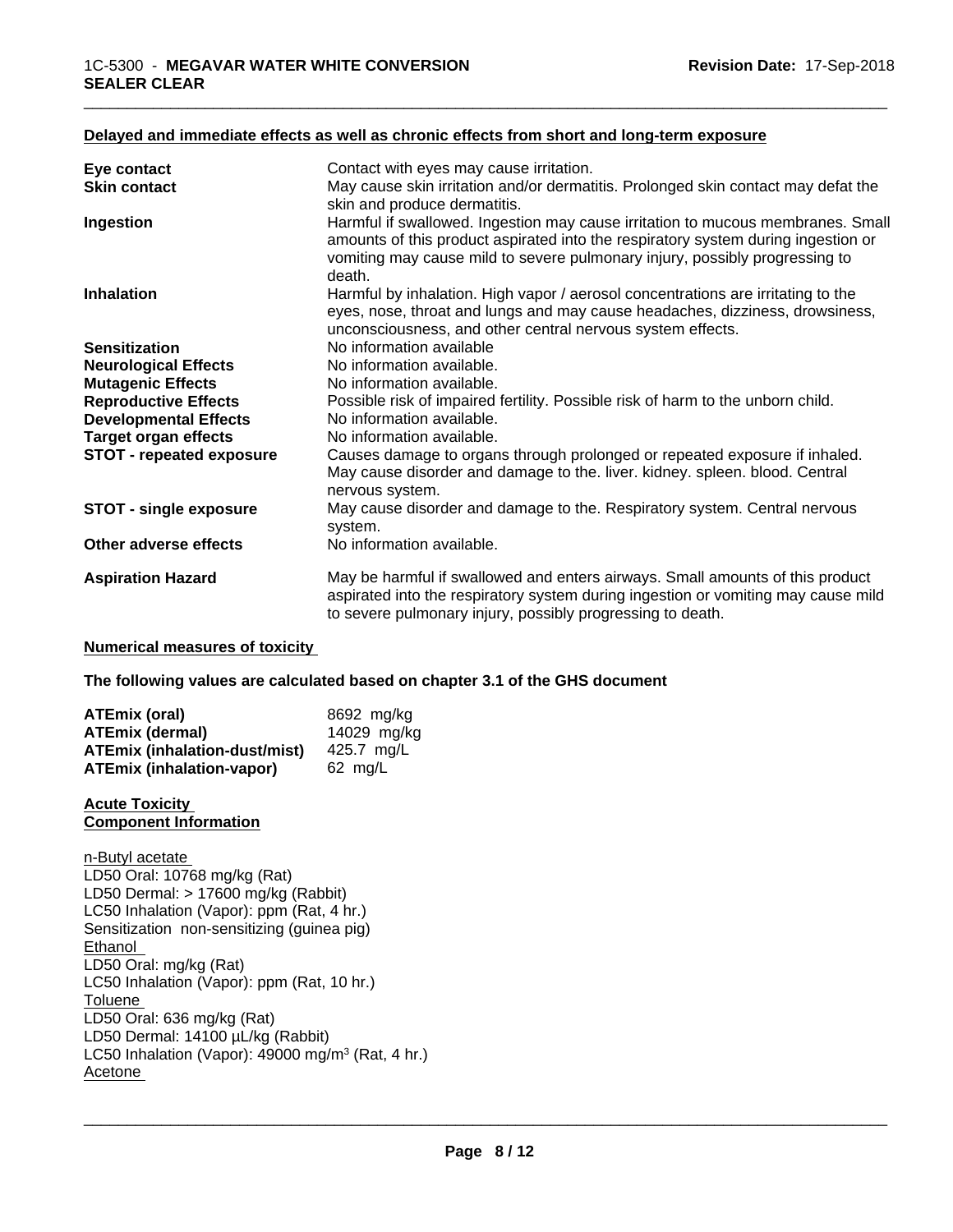#### 1C-5300 - **MEGAVAR WATER WHITE CONVERSION SEALER CLEAR**

LD50 Oral: 5800 mg/kg (Rat) Isopropyl alcohol LD50 Oral: mg/kg (Rat) LD50 Dermal: mg/kg (Rabbit) LC50 Inhalation (Vapor): ppm (Rat) Heptane LC50 Inhalation (Vapor): 103000 mg/m<sup>3</sup> (Rat, 4 hr.) Ethyl benzene LD50 Oral: mg/kg (Rat) LD50 Dermal: > mg/kg (Rabbit) LC50 Inhalation (Vapor): mg/m<sup>3</sup> (Rat, 2 hr.)

# **Carcinogenicity**

*The information below indicateswhether each agency has listed any ingredient as a carcinogen:.*

| <b>Chemical name</b> | <b>IARC</b>                      | <b>NTP</b> | <b>OCU</b><br>יוחט |  |
|----------------------|----------------------------------|------------|--------------------|--|
|                      | . .<br>2B<br>Possible<br>: Human |            | Listed             |  |
| Ethyl<br>∣benzene    | Carcinogen                       |            |                    |  |

\_\_\_\_\_\_\_\_\_\_\_\_\_\_\_\_\_\_\_\_\_\_\_\_\_\_\_\_\_\_\_\_\_\_\_\_\_\_\_\_\_\_\_\_\_\_\_\_\_\_\_\_\_\_\_\_\_\_\_\_\_\_\_\_\_\_\_\_\_\_\_\_\_\_\_\_\_\_\_\_\_\_\_\_\_\_\_\_\_\_\_\_\_

### **Legend**

IARC - International Agency for Research on Cancer NTP - National Toxicity Program OSHA - Occupational Safety & Health Administration

**12. ECOLOGICAL INFORMATION**

# **Ecotoxicity Effects**

The environmental impact of this product has not been fully investigated.

# **Product Information**

# **Acute Toxicity to Fish**

No information available

## **Acute Toxicity to Aquatic Invertebrates**

No information available

### **Acute Toxicity to Aquatic Plants**

No information available

### **Persistence / Degradability**

No information available.

### **Bioaccumulation**

There is no data for this product.

# **Mobility in Environmental Media**

No information available.

### **Ozone**

Not applicable

# **Component Information**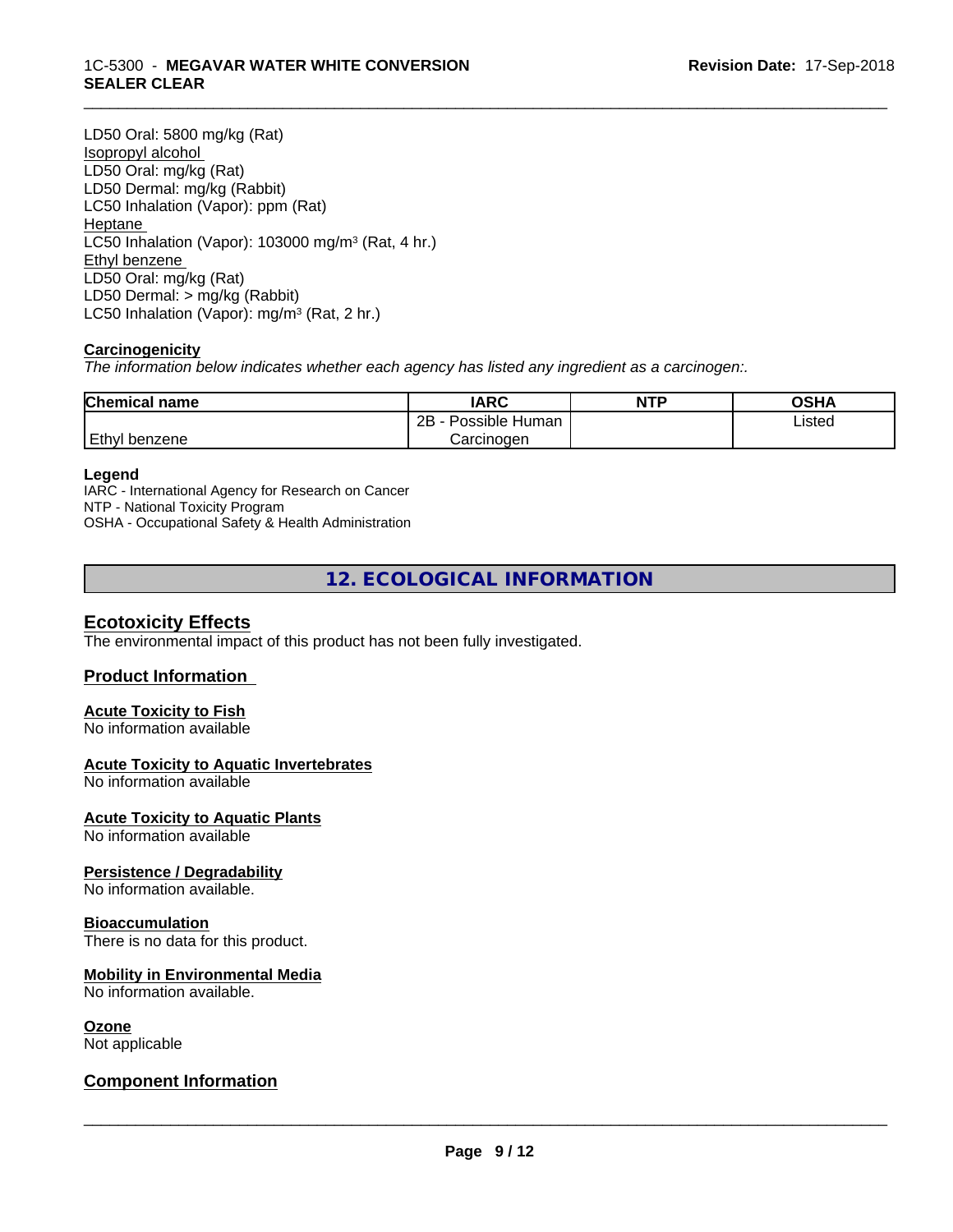#### **Acute Toxicity to Fish**

n-Butyl acetate LC50: 18 mg/L (Fathead Minnow - 96 hr.) Acetone LC50: 8300 (Bluegill - 96 hr.) mg/L Ethyl benzene LC50: 12.1 mg/L (Fathead Minnow - 96 hr.)

#### **Acute Toxicity to Aquatic Invertebrates**

n-Butyl acetate EC50: 72.8 mg/L (Daphnia magna - 48 hr.) Acetone EC50: 12600 mg/L (Daphnia magna - 48 hr.) Ethyl benzene EC50: 1.8 mg/L (Daphnia magna - 48 hr.)

#### **Acute Toxicity to Aquatic Plants**

n-Butyl acetate EC50: 674.7 mg/L (Green algae (Scenedesmus subspicatus), 72 hrs.) Ethyl benzene EC50: 4.6 mg/L (Green algae (Scenedesmus subspicatus), 72 hrs.)

|                                | 13. DISPOSAL CONSIDERATIONS                                                                                                                                                                                               |
|--------------------------------|---------------------------------------------------------------------------------------------------------------------------------------------------------------------------------------------------------------------------|
| <b>Waste Disposal Method</b>   | Dispose of in accordance with federal, state, and local regulations. Local<br>requirements may vary, consult your sanitation department or state-designated<br>environmental protection agency for more disposal options. |
| <b>Empty Container Warning</b> | Emptied containers may retain product residue. Follow label warnings even after<br>container is emptied. Residual vapors may explode on ignition.                                                                         |
|                                | 14. TRANSPORT INFORMATION                                                                                                                                                                                                 |

\_\_\_\_\_\_\_\_\_\_\_\_\_\_\_\_\_\_\_\_\_\_\_\_\_\_\_\_\_\_\_\_\_\_\_\_\_\_\_\_\_\_\_\_\_\_\_\_\_\_\_\_\_\_\_\_\_\_\_\_\_\_\_\_\_\_\_\_\_\_\_\_\_\_\_\_\_\_\_\_\_\_\_\_\_\_\_\_\_\_\_\_\_

| DOT                                                                                                        |                                                          |  |
|------------------------------------------------------------------------------------------------------------|----------------------------------------------------------|--|
| <b>Proper Shipping Name</b><br><b>Hazard class</b><br>UN-No.<br><b>Packing Group</b><br><b>Description</b> | <b>PAINT</b><br>3<br>UN1263<br>Ш<br>UN1263, PAINT, 3, II |  |
| ICAO / IATA<br>Contact the preparer for further information.                                               |                                                          |  |
| IMDG / IMO                                                                                                 | Contact the preparer for further information.            |  |
|                                                                                                            | <b>15. REGULATORY INFORMATION</b>                        |  |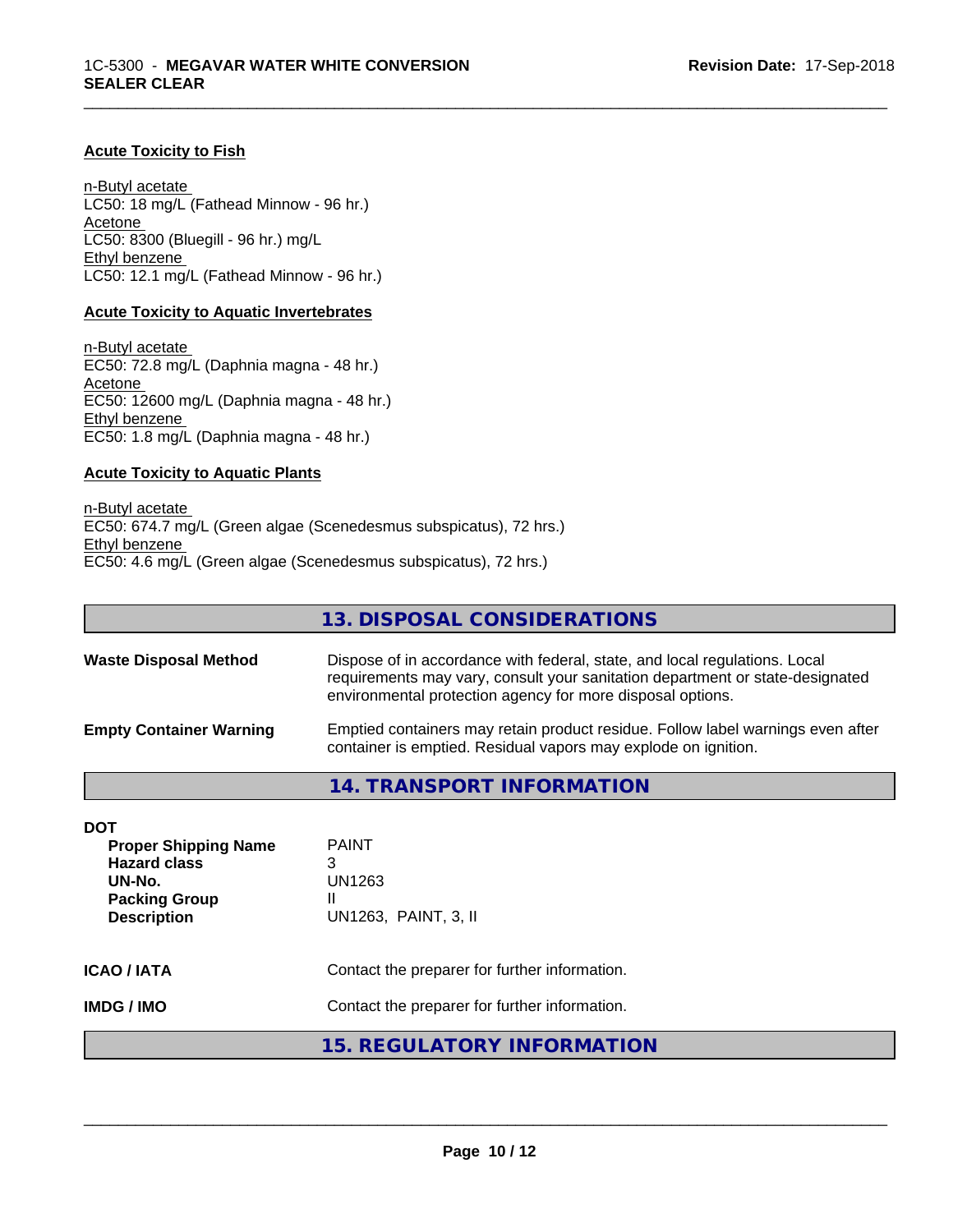## **International Inventories**

| <b>TSCA: United States</b> | Yes - All components are listed or exempt. |
|----------------------------|--------------------------------------------|
| <b>DSL: Canada</b>         | Yes - All components are listed or exempt. |

# **Federal Regulations**

#### **SARA 311/312 hazardous categorization**

| Acute health hazard               | Yes |
|-----------------------------------|-----|
| Chronic Health Hazard             | Yes |
| Fire hazard                       | Yes |
| Sudden release of pressure hazard | N٥  |
| Reactive Hazard                   | N٥  |

#### **SARA 313**

Section 313 of Title III of the Superfund Amendments and Reauthorization Act of 1986 (SARA). This product contains a chemical or chemicals which are subject to the reporting requirements of the Act and Title 40 of the Code of Federal Regulations, Part 372:

| <b>Chemical name</b> | <b>CAS No.</b> | Weight-% | <b>CERCLA/SARA 313</b><br>(de minimis concentration) |
|----------------------|----------------|----------|------------------------------------------------------|
| Toluene              | 108-88-3       | 15       |                                                      |
| Isopropyl alcohol    | 67-63-0        |          | 1.0                                                  |
| Ethyl benzene        | 100-41-4       | 0.5      | 0.1                                                  |

\_\_\_\_\_\_\_\_\_\_\_\_\_\_\_\_\_\_\_\_\_\_\_\_\_\_\_\_\_\_\_\_\_\_\_\_\_\_\_\_\_\_\_\_\_\_\_\_\_\_\_\_\_\_\_\_\_\_\_\_\_\_\_\_\_\_\_\_\_\_\_\_\_\_\_\_\_\_\_\_\_\_\_\_\_\_\_\_\_\_\_\_\_

#### **Clean Air Act,Section 112 Hazardous Air Pollutants (HAPs) (see 40 CFR 61)**

This product contains the following HAPs:

| <b>Chemical name</b> | CAS No.  | Weight-% | <b>Hazardous Air Pollutant</b> |
|----------------------|----------|----------|--------------------------------|
|                      |          |          | (HAP)                          |
| Toluene              | 108-88-3 | 15       | ∟isted                         |
| Ethyl benzene        | 100-41-4 | 0.5      | ∟isted                         |

### **US State Regulations**

### **California Proposition 65**

**AN** WARNING: Cancer and Reproductive Harm– www.P65warnings.ca.gov

#### **State Right-to-Know**

| <b>Chemical name</b> | <b>Massachusetts</b> | <b>New Jersey</b> | Pennsylvania |
|----------------------|----------------------|-------------------|--------------|
| n-Butyl acetate      |                      |                   |              |
| Ethanol              |                      |                   |              |
| Toluene              |                      |                   |              |
| Acetone              |                      |                   |              |
| Isopropyl alcohol    |                      |                   |              |
| cellulose, nitrate   |                      |                   |              |
| 2-Butoxyethanol      |                      |                   |              |